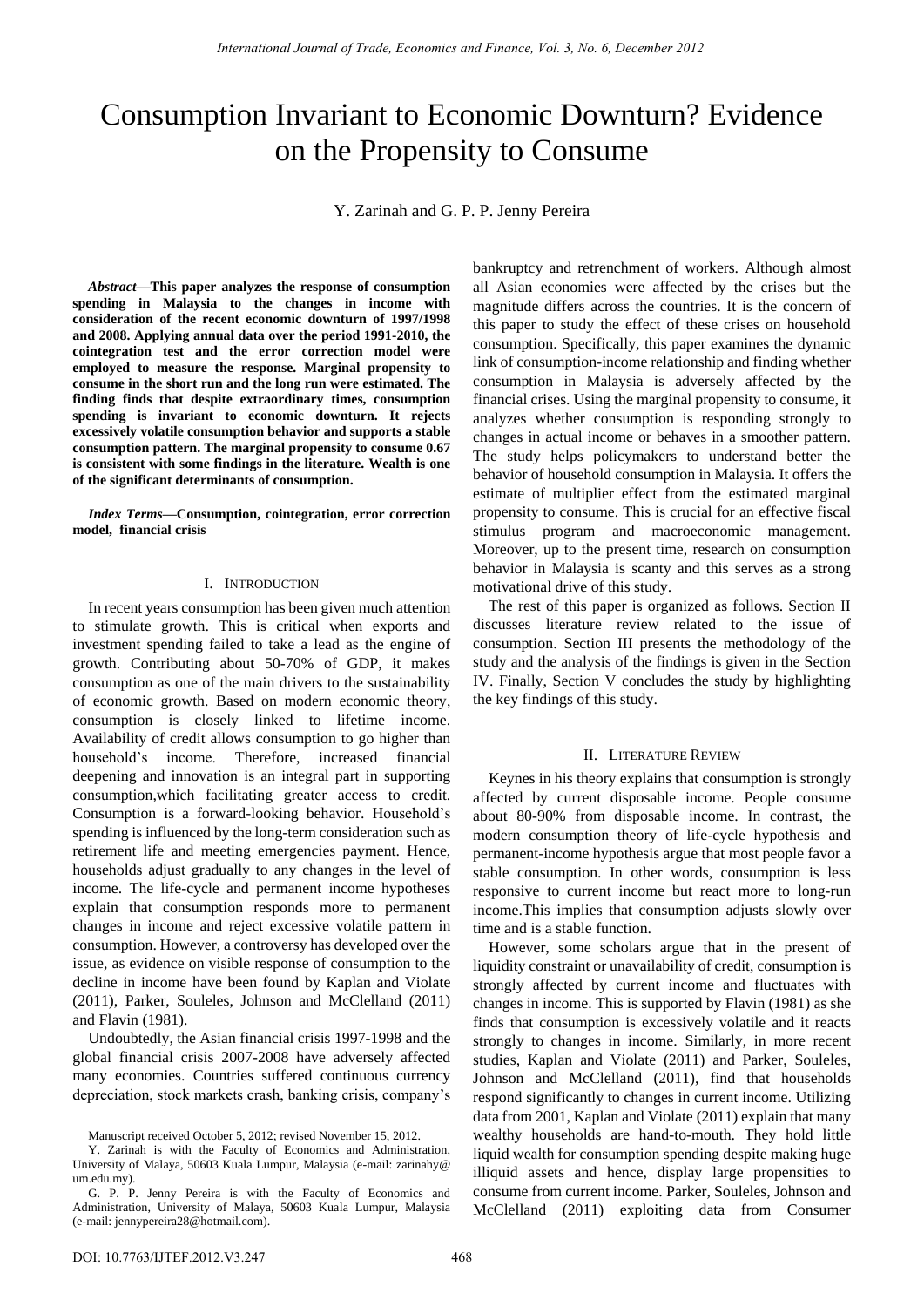Expenditure Survey analyse the response of American households to the fiscal stimulus payment tax rebates in 2008. They find that there was a large aggregate increase in consumption from a tax rebate stimulus payments in 2008. Households responded immediately only when the actual payment was made. Thus, attempt is made in this study to investigate how far consumption spending in Malaysia is responsive to changes in income and explained by the modern consumption theory of life-cycle hypothesis and permanent-income hypothesis.

Generally, many of the past studies on consumption behavior are exclusively focusing on the US economy (Holbrook and Stafford, 1971; Hall, 1978; Sargent, 1978; Balla 1979; Hall and Mishkin, 1982; Hayashi, 1982; Flavin, 1981 and 1985, Mankiw, 1981, Zeldes 1985 and, Campbell and Mankiw, 1990). Time series data are applied to the rational expectations permanent income hypothesis in the studies by Hall (1978), Sargent (1978), Flavin (1981 and 1985) and Mankiw (1981). Panel data are used in the studies of Holbrook and Stafford (1971), Bhalla (1979), Hayashi (1985), Zeldes (1985) and Altonji and Siow (1987).

To cite some studies in Malaysia, the recent work of Eu Chye (2009) and Ismail (2010) are considered here. In both studies, models are not tested sufficiently using the latest econometric method. Eu Chye (2009) investigates private consumption behavior by analyzing the average share of private consumption in the GDP. Ismail (2010) examines the relationship between government spending and private consumption in Malaysia and concludes that government spending raises consumption spending and complementary to each other. It rejects the government spending crowding out effect on consumption spending by households. Hence, in this study, we take a different approach by proving more evidence on the propensity to consume, in specific, marginal propensity to consume out of current income, marginal propensity to consume out of long-run income and marginal propensity to consume out of wealth. Also, the empirical work on consumption behavior takes more comprehensive estimation procedures via the cointegration test and ECM estimation utilizing more recent data. Diagnostic tests were performed to check for the robustness of the results.

#### III. METHODOLOGY AND DATA

The analysis uses cointegration test, vector autoregressive (VAR) and error correction model (ECM) estimation. The analysis spans from 1991 to 2010. Data sources are from International Monetary Fund (IMF) and Monthly Statistical Bulletin, Bank Negara Malaysia. Before estimating the model, it is important to examine the time series properties of the data. Many macroeconomics variables are not stationary in their level form (Harris, 1995 and Dickey *et al*., 1991). Often they seem to be trending upward in a stochastic fashion. This indicates that the variables have no tendency to revert to their mean value. As such, regression involving non-stationary time series is meaningless although the good-of-fit of the model is very high. However, if the non-stationary series are cointegrated the estimates are not dubious. Cointegration implies that there always exists a linear combination of these variables that is stationary. Provided that the variables have a common trend, if a number of variables are cointegrated, there is a corresponding error correction representation (Engle and Granger, 1987). In short, changes in the dependent variables depend on the level of disequilibrium in the cointegrating relationship and changes in the other explanatory variables. Cointegration is only possible when each of the series is integrated the same order. The Augmented Dickey-Fuller (ADF) and Phillips Perron (PP) tests are used to test the order of integration of the series.

The cointegration analysis adopted here follows Johansen and Juselius (JJ) (1992) method. It is a multivariate cointegration analysis using a maximum likelihood estimation procedure. The method is different from Johansen and Juselius (JJ) (1990) procedure that commonly being applied in the literature. In JJ (1992), VAR models are estimated with unrestricted intercepts and restricted trends. That is, the cointegrating system equations include a constant term and trend variable. This will ensure linear trends in the series. Generally, the cointegration analysis is based on the model as follows,

$$
y_{t} = A_{0} + A_{1}y_{t-1} + \dots + A_{k}y_{t-k} + \Psi D_{t} + \varepsilon_{t}
$$
 (1)

where  $y_t$  is a (*p* x 1) vector of *I*(1) variables,  $A_0$  is a (*p* x 1) vector of constant,  $A_i$  and  $\Psi$  are the estimated parameters, *Dt* comprises seasonal dummy variables, external shock and policy intervention such that  $I(0)$  and  $\varepsilon_t$  represents unanticipated movement in  $y_t$ ;  $\varepsilon_t \sim N_p(0, \Omega)$ . It is a reduced form system equations where all of the variables are assumed jointly endogenous.

Alternatively, a VAR representation in first order differences is,

$$
\Delta y_t = A_0 + \Gamma_1 \Delta y_{t-1} + \dots + \Gamma_{k-1} \Delta y_{t-k+1} + \Pi y_{t-k} + \Psi D_t + \varepsilon_t
$$
\n(2)

 $\Gamma_i = -(I - A_1 - \cdots - A_i), \quad \Pi = -(I - A_1 - \cdots - A_k) \quad (i = 1, \dots, k - 1; \quad t = 1, \dots, T),$ 

is the first differenced, *L* is the lag operator. The rank of matrix  $\Pi$  determines the linear combinations of  $y_t$  that are stationary. The rank of matrix  $\Pi$ , r, is the number of cointegrating vectors. For  $1 \leq rank(\Pi) = r \leq p$ , there are multiple cointegrating vectors. The JJ procedure measures the number of rank in matrix  $\Pi$ . The JJ procedure is based on trace test and maximal eigenvalues test. The trace test is computed as  $\lambda_{trace}(r) = -T \sum_{i=r+1}^{p} \ln(1 - \hat{\lambda}_i)$ *p*  $\lambda_{trace}(r) = -T \sum_{i=r+1}^{r} \ln(1 - \lambda_i)$  and themaximal eigenvalue test is calculated as  $\lambda_{\text{max}} (r, r + 1) = T \ln(1 \hat{\lambda}_{r+1}$ ).

After identifying the cointegration relationship we proceed to estimating the channels using VECM. This will give more insight into the relationship between the channels and economic activity, particularly on the relative strength of the channels. The cointegrating vectors obtained earlier cannot be interpreted as structural equations simply because they are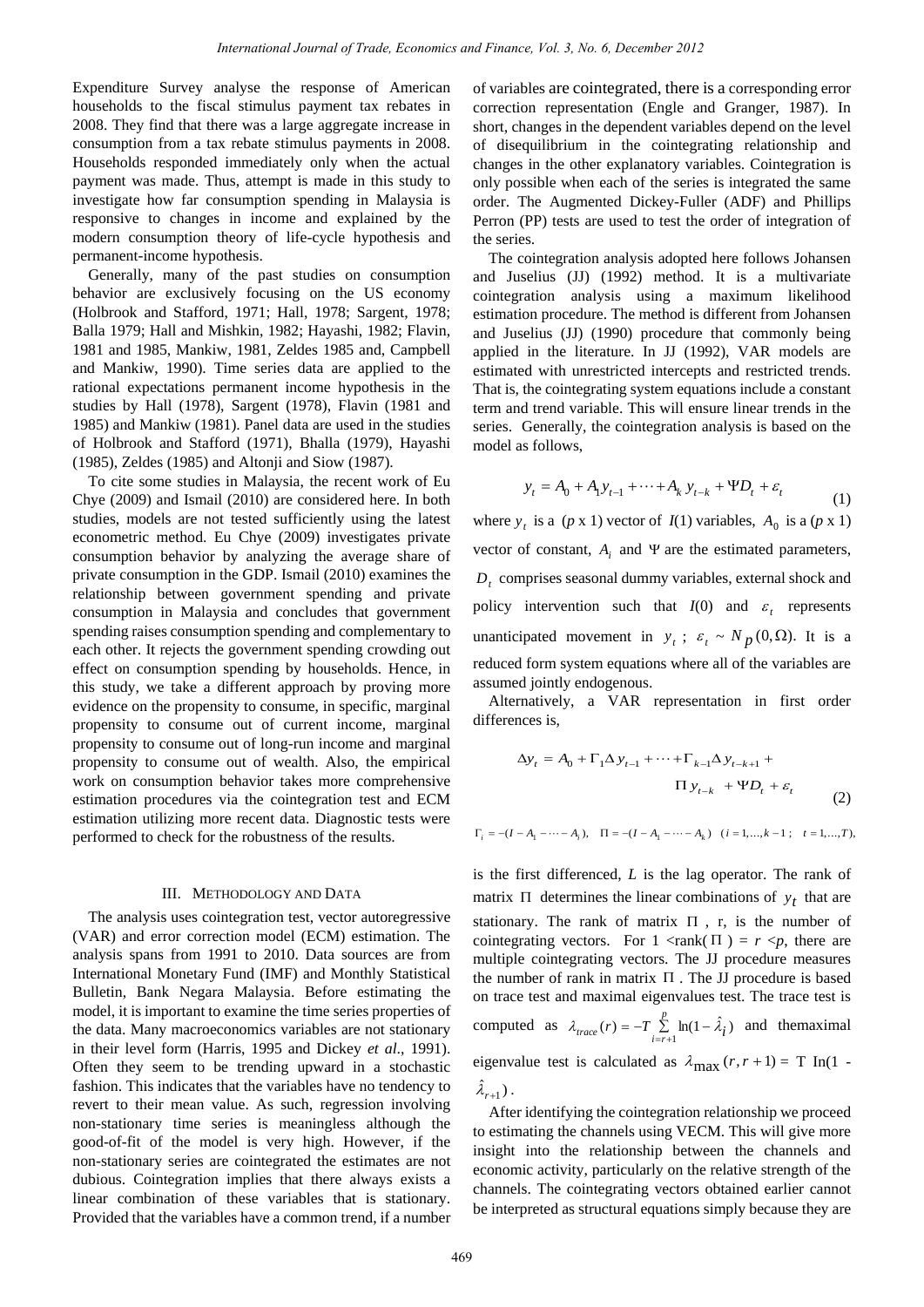reduced form equations. The VECM with lag-length *p* and incorporating an error correction term,  $\beta' y_{t-1}$  is expressed as

$$
\Delta y_t = A_o + \sum_{i=1}^{p-1} \Gamma_i \Delta y_{t-i} + \alpha \beta' y_{t-p} + u_t
$$
\n(3)

$$
\alpha \beta' = \Pi = -\left[I - \sum_{i=1}^{k} A_i\right] \text{ and } \Gamma_i = -\left[I - \sum_{i=1}^{i} A_i\right]
$$

(4)

where  $\Gamma = \alpha \beta'$ , matrices  $\alpha$  and  $\beta$  are (n x r) dimension, *r* is the rank of matrix  $\Gamma$  as before. The matrix  $\beta$  is the long-run coefficients (cointegrating parameters) and the matrix  $\alpha$  represents speed of adjustments to disequilibrium. The Granger-causality is explained through i) the short-run causality relationship in the differenced variables,  $\Delta y_{t-i}$  and ii) the long-run dynamic causal link in the long-run co-movements (error correction term) of the variables,  $y_{t-p}$  (Masih and Masih, 1996). The estimating model is given as

$$
\begin{aligned} \Delta L Con_t&=B_0+\sum\limits_{i=1}^k \beta_1\Delta L Con_{t-i}+\sum\limits_{i=1}^k B_2\Delta L Yd_{t-i}\\ &+\sum\limits_{i=1}^k B_3\Delta L W_{t-i}\ +\phi CRIS9808\\ &+\gamma ECT_{t-1}+\varepsilon_t \end{aligned}
$$

where  $B_0 > 0$ ,  $0 < B_1$ ,  $B_2$ ,  $B_3 < 1$ ,  $u_t$  is  $E(u_t) = 0$ , LCon<sub>t</sub> is consumption,  $LYd_t$  is disposable income (GDP minus income tax),  $LW_t$  is wealth, CRIS9808 is a dummy variable measuring the financial crises in 1998 and 2008, *ECT* is error correction term,  $u_t$  is white-noise error term. L denotes logarithms. LCon and LYd are in real terms. Stock returns are used as a proxy for wealth.

#### IV. FINDINGS

The results for unit root test using Augmented Dickey Fuller (ADF) and Phillips Perrontests suggest that all variables are integrated of order 1, I(1) (Table I). The ADF and PP statistics are not sufficiently large to reject the null hypothesis of unit root in the level series with trend or without trend. This suggests that the level data contain unit root. The presence of unit root is rejected for all the variables when first-differenced data are used. The ADF and PP statistics,  $\tau_{\mu}$  on almost all the series are very statistically

significant at 5 per cent level.

Next cointegration test is performed on the LCon<sub>t</sub>, LYd<sub>t</sub> and  $LW_t$  to determine the existence of any long-run relationship between the series. The maximum order of lags is *k*=1. The finding shows that all the series are cointegrated (Table II). Both λ-max and trace statistics tests reject the null hypothesis of no cointegration  $(r = 0)$  at the 5 per cent significant level in most of the cases. There is at least one cointegrating vector at 5 per cent significant level.

| <b>TABLE I: UNIT ROOT TESTS</b> |                                      |              |                |               |                             |                        |  |  |
|---------------------------------|--------------------------------------|--------------|----------------|---------------|-----------------------------|------------------------|--|--|
|                                 | <b>Augmented Dickey-Fuller (ADF)</b> |              |                |               |                             |                        |  |  |
|                                 | Ho:Unit Root                         |              |                |               |                             |                        |  |  |
| <b>Series</b>                   |                                      | Level        |                |               |                             | Difference             |  |  |
|                                 | k                                    | $\tau_{\mu}$ | k              | $\tau_{\tau}$ | $\boldsymbol{k}$            | $\tau_{\mu}$           |  |  |
| LC <sub>on</sub>                | $\overline{c}$                       | $-0.0503$    | $\overline{c}$ | $-2.8284$     |                             | $-3.7191$ <sup>b</sup> |  |  |
| LYd                             |                                      | $-2.2999$    | 1              | $-1.6602$     | 1                           | $-3.0687$ <sup>b</sup> |  |  |
| LW                              |                                      | $-1.8730$    | 1              | $-2.1726$     | 1                           | $-4.6174$ <sup>a</sup> |  |  |
| r                               |                                      | $-0.0897$    | 7              | $-2.0780$     | $\mathcal{D}_{\mathcal{L}}$ | $-3.4262^b$            |  |  |
|                                 |                                      |              |                |               |                             |                        |  |  |

|               | <b>Phillips-Perron (PP)</b><br>Ho: Unit Root |              |                |           |            |                        |  |  |  |
|---------------|----------------------------------------------|--------------|----------------|-----------|------------|------------------------|--|--|--|
|               |                                              |              |                |           |            |                        |  |  |  |
| <b>Series</b> | Level                                        |              |                |           | Difference |                        |  |  |  |
|               | k                                            | $\eta_{\mu}$ | k              | $h_{t}$   | k          | $\eta_{\mu}$           |  |  |  |
| LCon          | 3                                            | $-0.2419$    | 3              | $-2.9290$ | 3          | $-5.2508$ <sup>a</sup> |  |  |  |
| LYd           | $\overline{c}$                               | $-2.4386$    | $\overline{c}$ | $-1.0898$ | 1          | $-3.6262$ <sup>a</sup> |  |  |  |
| LW            | $\overline{c}$                               | $-2.1083$    | $\overline{c}$ | $-2.4423$ | 4          | $-4.9858$ <sup>a</sup> |  |  |  |
| r             |                                              | $-0.6995$    | 6              | $-2.4777$ | 6          | $-4.2395$ <sup>a</sup> |  |  |  |

Notes: a, and b represents significant level at 1 per cent and 5 per cent respectively. The Augmented Dickey Fuller test statistics are computed with an intercept, a linear time trend and *k* lagged first-differences of the series to the series in level. The ADF regression in first-differences, exclude a linear time trend. The lag length ( k) was selected based on Akaike Information Criteria (AIC**).** At n=25, the ADF critical values are -3.75 (1 per cent), -3.00 (5 per cent] and -2.62(10 per cent) for constant ( $\tau_{\mu}$ ); -4.38 (1 per cent), -3.60 (5 per cent)

and -3.24 (10 per cent) for constant and time trend  $(\tau_z)$ .

| <b>TABLE II: COINTEGRATION TEST</b> |                               |                        |                        |        |                    |  |  |  |  |
|-------------------------------------|-------------------------------|------------------------|------------------------|--------|--------------------|--|--|--|--|
| <b>Hypotheses</b>                   |                               | <b>Test Statistics</b> |                        |        |                    |  |  |  |  |
| $H_0$                               | $H_1$                         | Max Eigen              | $\lambda_{\text{max}}$ | Trace  | A <sub>trace</sub> |  |  |  |  |
|                                     | Vector: [LCon, LYd, LW] $k=1$ |                        |                        |        |                    |  |  |  |  |
| $r=0$                               | r>0                           | $25.51*$               | 21.13                  | 33.03* | 29.80              |  |  |  |  |
| r<1                                 | r > 1                         | 4.98                   | 14.26                  | 7.52   | 15.49              |  |  |  |  |
| $r=2$                               | r > 2                         | 2.53                   | 3.84                   | 2.53   | 3.84               |  |  |  |  |
|                                     |                               |                        |                        |        |                    |  |  |  |  |

\* at 0.05 significant level

Subsequently, the model is regressed by applying the error correction modeling technique. Interestingly, finding from the cointegrating vector or the long-run relation shows that consumption is strongly affected by long-run income with marginal propensity to consume (mpc) of 0.67. A rise in disposal income by one per cent raises consumption by 0.67 per cent. The estimate is consistent with the recent empirical work on the impact of fiscal stimulus of \$100 billion payments to 130 million households in the United States where the mpc is 0.68 (Parker, 2011). Consumption is also significantly influenced by household wealth and the mpc is as expected, relatively low value of 0.22. An increase in one per cent in wealth increases consumption spending by 0.22 per cent. This finding supports the modern theory of consumption and rejects the simple Keynes theory of consumption.

#### *Cointegrating Vector:*

## $LCon_{t-1} = 2.611871 + 0.675617$   $LYd_{t-1} + 0.219540$   $LW_{t-1}$ (36.7312) (5.77381)

More finding is evidence from the estimate of error correction model. All the variables of interest have the expected signs and statistically significant. Consumption